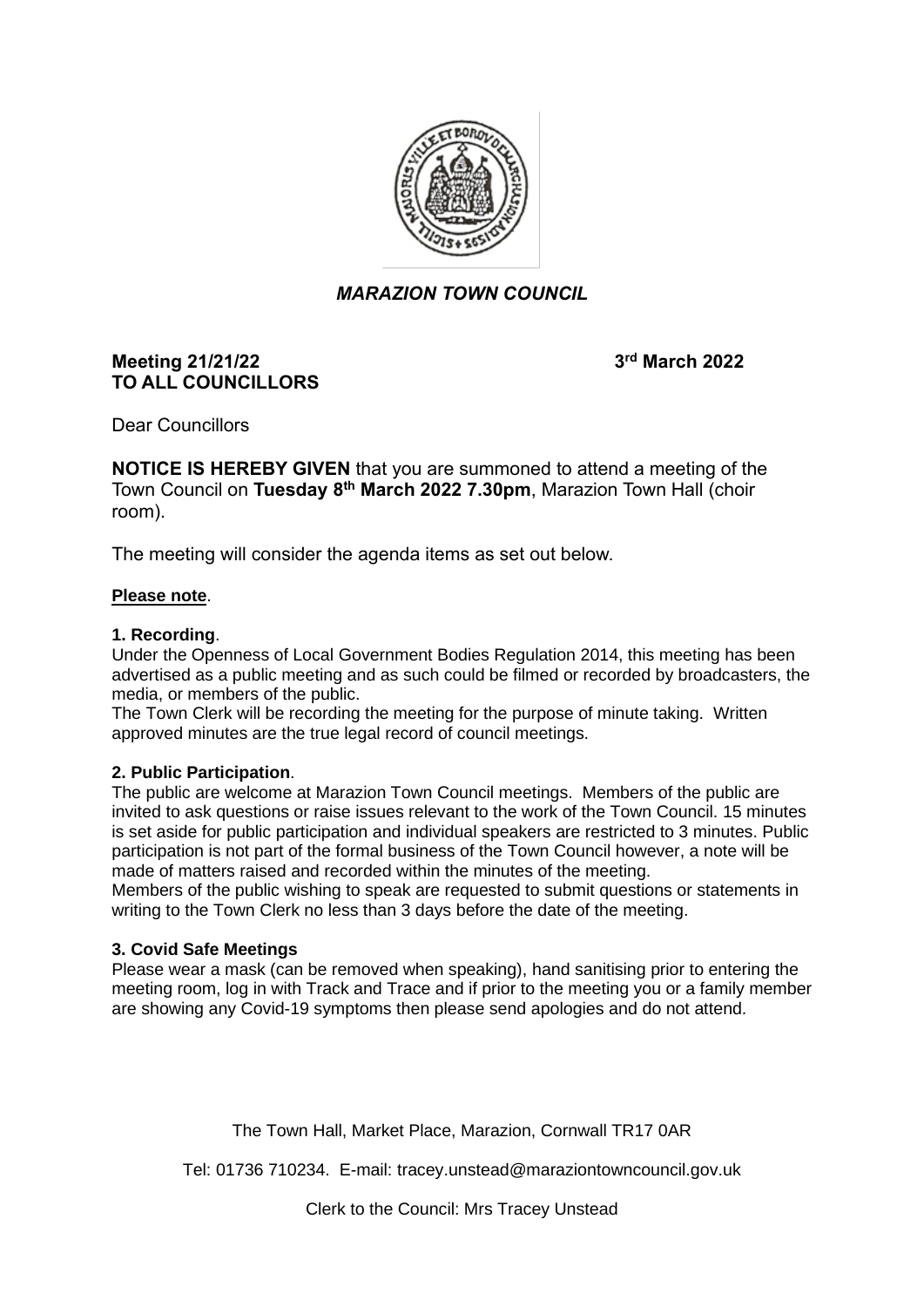**AGENDA Part I (Open to the public)**

### **1 Address Canon Reverend Nigel Marns**

### **2 Apologies**

To receive, record and where requested approve, the reason for the apology of absence.

### **3 Public Participation**

#### **4 Declarations of Interest**

To declare any disclosable interests relating to the items of business on the agenda.

#### **5 Dispensations**

To receive and consider any requests for dispensation (if any)

### **6 Mayors Report/Matters of Urgency**

To consider items which, in the opinion of the Chairman of the Council should be considered by the meeting as matter of urgency (if any). Any items not listed on the agenda and decisions made may be open to legal challenge.

### **7 Clerks Report**

- i ICCM Training update
- ii 'Expression of Interest' application Gwallon Lane Road Crossing

### **8 Correspondence Received.**

### **9 Councillor Reports**

- **b) Town Councillors** To receive reports
- **10 Minutes of the Council meeting held on Tuesday 22nd February 2022.** To consider, approve and sign the minutes of the Town Council Extraordinary Meeting held on Tuesday 22<sup>nd</sup> February 2022.
- **11 Purchase Hearing Loop -** to consider the purchase of a hearing loop for council meetings and authorise the Chairman and Town Clerk to procure a system which is suitable and fit for purpose.

The Town Hall, Market Place, Marazion, Cornwall TR17 0AR

Tel: 01736 710234. E-mail: tracey.unstead@maraziontowncouncil.gov.uk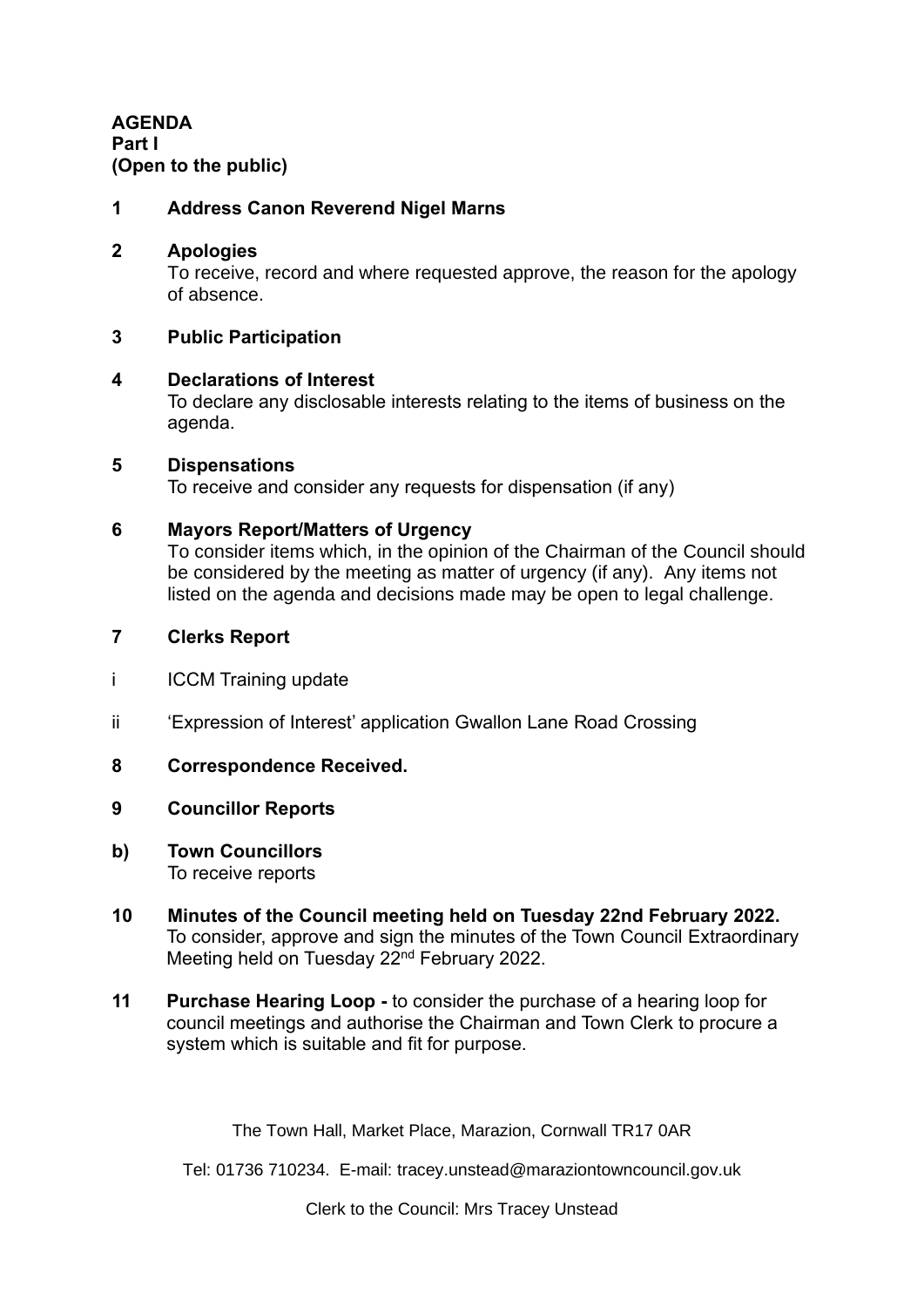- **12 Accessible Toilet Folly Field –** to consider and authorise spend as presented using Earmarked Reserves.
- **13 Maypole Gardens Pond** to receive a report and consider the recommendations made.
- **14 Playground Inspections Update –** to receive a report and consider who to appoint to carry out play area checks and inspections.
- **15 Review of Marazion Town Council Allotment Agreements –** to receive a report and consider approving the acceptance of the reviewed agreement.
- **16 Review of Marazion Town Council Allotment Fees –** to consider an increase in the fee charged for an allotment.
- **17 Results Feliskirk Lane BT Telephone Box ballot** to receive the results and approve the use as per the ballot results.
- **18 Grass Cutting and Grounds Maintenance Tender 1 st April 2022 – 31st March 2025** – to consider.
- **19 Meeting date setting to Folly Field Car Park Lease** to consider and confirm a date for the Council to meet.
- **20 Matters Arising from previous Minutes.**
- a Minute 094(Footpath 14) to receive an update.
- b Minute 184(Flooding Green Lane) to receive an update.
- c Minute 381(Footpath number 8) note that the Town Clerk due to other priorities has yet to review the process and resources needed*.*
- d Minute 694(Maypole Gardens repair works) to receive an update.
- e Minute 827(v)(Wallgate repair and letter sent to Wallgate about equipment breakdowns) – to receive an update.
- f Minute 853(Emergency Planning Working Group to visit St Michaels Mount) to receive an update.
- g Minute 861(Defibrillators) to receive an update.
- h Minute 911(Vandalised Light Bus Shelter) to receive an update.
- i Minute 991(iv)(loose handrail Beacon Brazier) receive an update.

The Town Hall, Market Place, Marazion, Cornwall TR17 0AR

Tel: 01736 710234. E-mail: tracey.unstead@maraziontowncouncil.gov.uk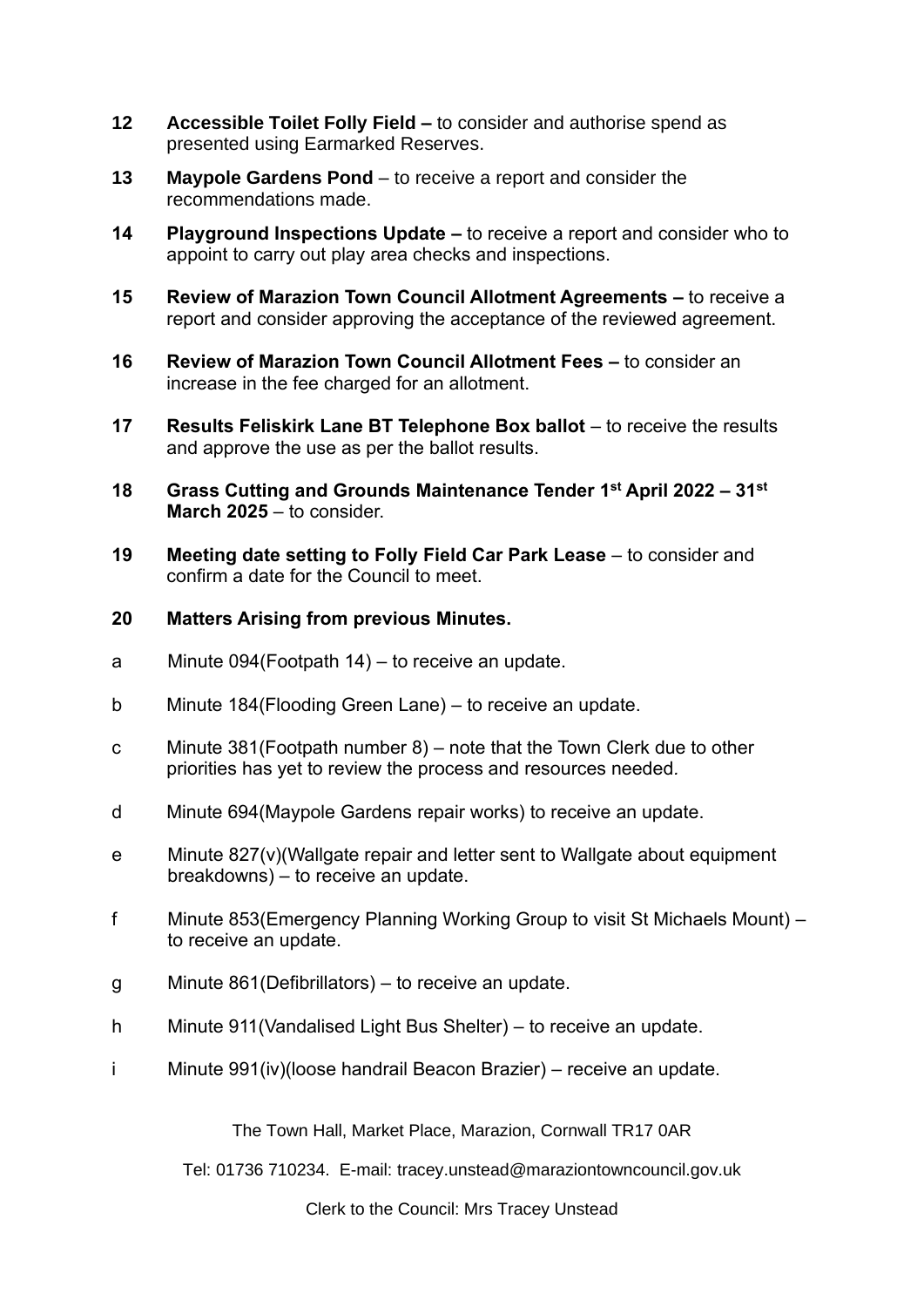j Minute 1033 (To consider what can be done to recognise 70 years' service – Mace Bearer) – to receive an update.

# **21 Any other matters arising from Minutes not covered by items above.**

## **22 Finance** – to resolve to approve: -

# a) **Statement of Accounts – as per bank statements 3 rd March 2022.**

|    | Community<br><b>Business Premium</b><br>NS& I (Earmarked Reserves)                                                                                             | £43.90<br>£114,526.15<br>£151,054.19              |
|----|----------------------------------------------------------------------------------------------------------------------------------------------------------------|---------------------------------------------------|
| b) | <b>Accounts for Payments</b><br><b>Stephen Scowns</b><br>Cornwall Association Local Councils (training)<br>*Chubb Security<br>* Is this for MTC to pay or MTT? | £987.00<br>£36.00<br>£154.63                      |
| c) | <b>Receipts</b><br><b>Cornwall Council Cllr Grant</b>                                                                                                          | £648                                              |
| d) | <b>Direct Debits</b><br>Siemens printer insurance<br>Siemens printer<br>South West Water (e) Square Toilets<br>South West Water((e) Maypole Gdns<br>Alchemy IT | £30.97<br>£191.54<br>£1,963.55<br>£8.99<br>£71.88 |
| e) | <b>Pre-payments</b><br>Philps Bakery (Saffron Buns St Pirans Day)                                                                                              | £56.10                                            |

### **23 Planning**

### a) **Applications for Planning Permission**

### i **Application PA22/01379**

**Proposal** Listed Building Consent to replace existing slate roof on front elevation with wet laid new slates and renewal of existing guttering **Location** Coachmans Cottage Turnpike Hill Marazion Cornwall **Applicant** Mr Francis Sedgman **Grid Ref** 152289 / 30748 <http://planning.cornwall.gov.uk/online-applications>

The Town Hall, Market Place, Marazion, Cornwall TR17 0AR

Tel: 01736 710234. E-mail: tracey.unstead@maraziontowncouncil.gov.uk

ii **Enquiry reference PA22/01716 Proposal** Non-material amendment in relation to decision notice PA21/06622 dated 01/12/2021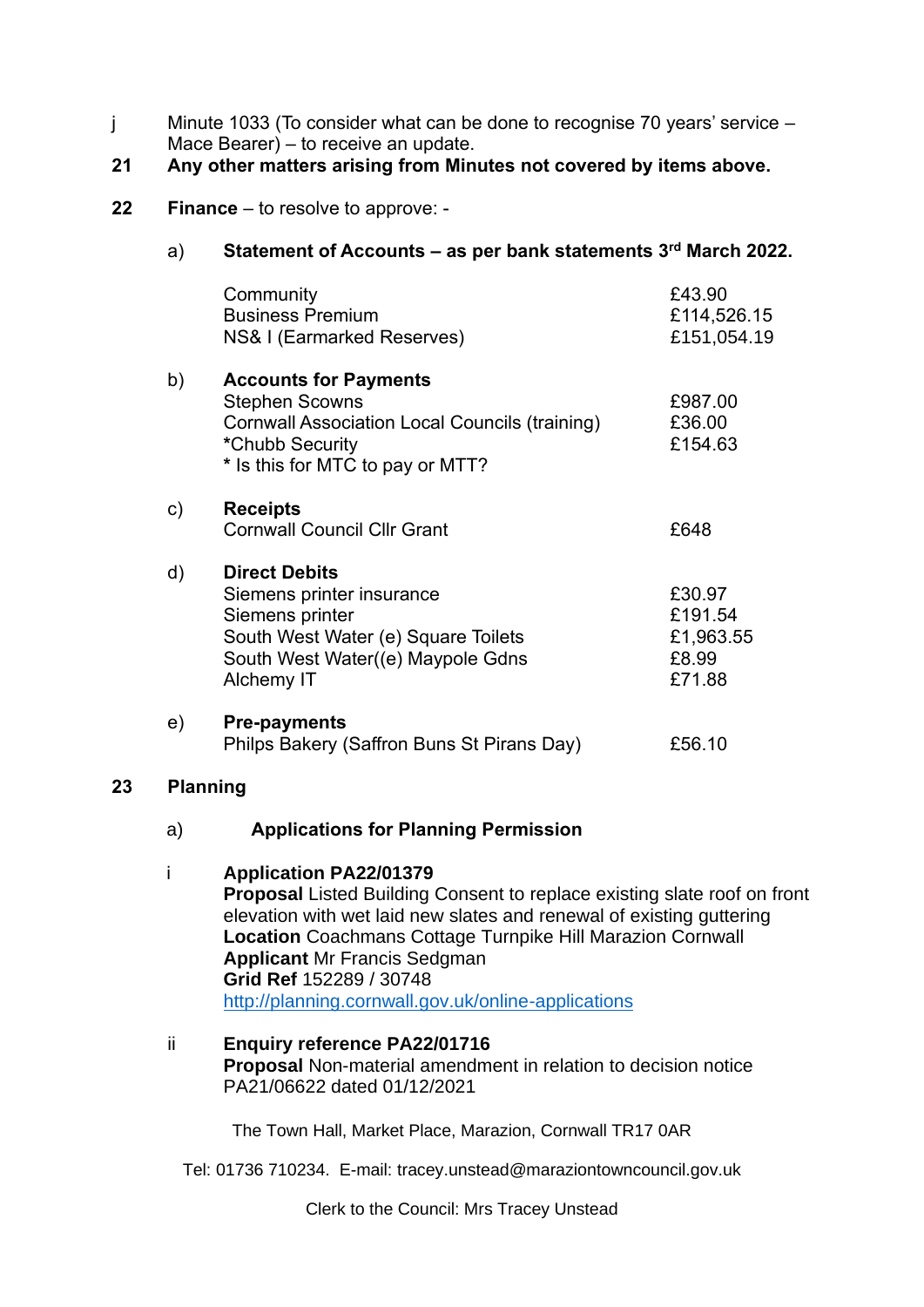Reduction in width of the each dwelling by 200mm and reduction in width of each interim terrace by 250mm. Relocation of development away from western boundary by total reduction in development width and 500mm to the south. **Location** The Mount Haven Hotel Turnpike Road Marazion Cornwall TR17 0DQ **Applicant** Mr Treve Laity Toliman Developments

<http://planning.cornwall.gov.uk/online-applications>

# iii **Application PA22/01503**

**Proposal** Dormers on front elevation and re-positioned rooflight. **Location** 33 Godolphin Terrace Marazion Cornwall TR17 0EX **Applicant** Mr & Mrs J Brind **Grid Ref** 151736 / 30944 <http://planning.cornwall.gov.uk/online-applications>

b) **Applications Approved/Refused by Cornwall Council.** None at the time of publishing

### c) **Correspondence**

None at the time of publishing.

# **24 The Freedom of Information Act 2000.**

Deems that all information held by this Council should be freely available to the public unless it falls under one of 23 exemptions.

### **25 Data Protection Act 2018**

Precludes this authority from publishing the names, addresses or other private information of individuals unless written permission is given by the individual for such details to be made public.

Therefore, where necessary, personal details have been removed from the papers attached to ensure that information held is available, but individuals are protected.

# **26 Part II**

**(Private)**

**Items which may be taken in the absence of the public and press on grounds that Exempt information may be disclosed as defined in the Local Government Act 1972 and Public Bodies (admissions) Act 1960.**

To move that in the view of the confidential nature of the business to be transacted viz; information where public disclosure at this time may be prejudicial to the good

The Town Hall, Market Place, Marazion, Cornwall TR17 0AR

Tel: 01736 710234. E-mail: tracey.unstead@maraziontowncouncil.gov.uk